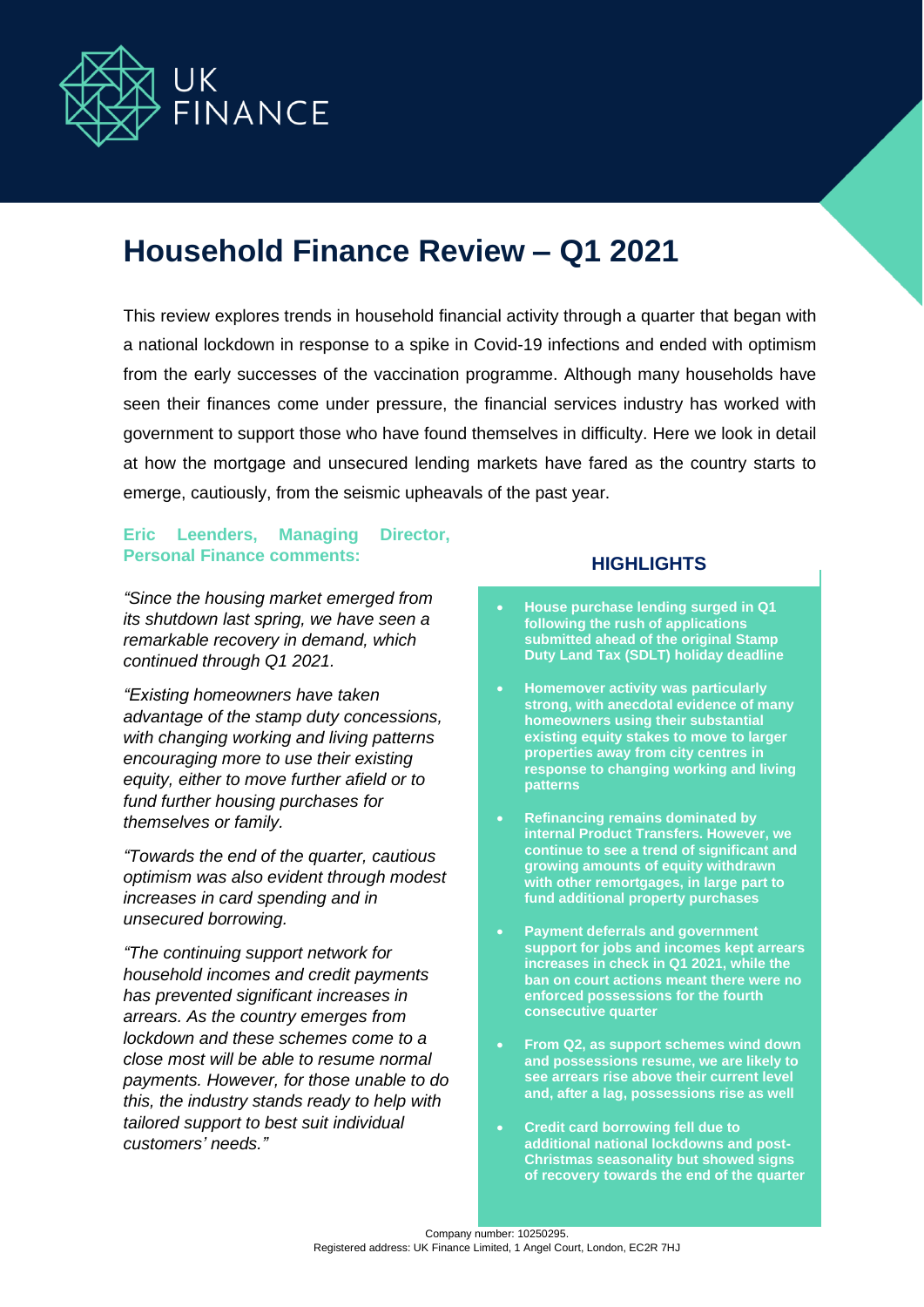# **UK economic context and outlook**

The economic backdrop to this quarter's Household Finance Review (HFR) continues to be shaped by the impact of, and policy response to, the Covid-19 pandemic. A continuation of the national lockdown, particularly affecting hospitality, leisure, nonessential retail and other contact-intensive services weighed on growth at the start of this year. In the first three months of 2021 UK GDP contracted by 1.5 per cent, leaving the economy 8.7 per cent smaller compared with pre-pandemic levels.

Unsurprisingly, household consumption was a particular drag on the economy at the start of the year, falling nearly four per cent in the first quarter, following a 1.7 per cent decline in the final three months of 2020. Household consumption is now 12.8 per cent down on pre-pandemic levels. Trends in the first quarter were driven by weakness in retail sales, a further slump in spending in hospitality and hotels and declining spend on transport – all predictable consequences of the lockdowns imposed.

Nevertheless, the overall decline in output was less than expected as parts of the manufacturing, construction and health and social care sectors contributed positively to GDP and some businesses adjusted to public health restrictions with new business models. Moreover, there were some positive indicators emerging at the end of the quarter, with the economy expanding by 2.1 per cent month-onmonth in March, supported by production sectors and the reopening of education.

As noted in last quarter's Household Finance Review (HFR), despite the UK economy experiencing the biggest contraction in modern times last year the labour market has shown more resilience than expected. The government's furlough scheme (or Job Retention Scheme), extended again in the March budget, has played a significant part in underpinning this resilience. At the start of 2021, labour market indicators were a little

firmer than expected. The most recent data from the Office for National Statistics (ONS) pointed to an increase in the employment rate and a decrease in both the unemployment and inactivity rates in the three months to March. That said, total hours worked declined, again in response to continued restrictions on activity. Further positive signs can be found in the reduction in numbers away from work, both those receiving pay and unpaid, while those on partial pay remained stable.

In response to the planned reopening of parts of the economy, there has been a notable uptick in job vacancies, reaching the highest level since the start of the pandemic although still below levels seen previously. The return of *hiring intentions* is consistent with improving business activity indications, such as the purchasing managers' indices across all major segments of the economy.

With the economy reopening in line with the government's roadmap, together with the rapid pace of vaccine roll-out in the UK, forecasters have made successive upgrades to the growth outlook in recent months. Looking in more detail at the potential path for growth in the remainder of this year set out in the UK Economic Outlook from the National Institute of Economic and Social Research (NIESR), GDP is expected to expand by 5.7 per cent, a stronger outlook than the 3.4 per cent growth forecast in February.

In addition to monetary and fiscal policy remaining supportive of growth, a key contributor to this brighter outlook is a recovery in household spending, expected to rise by nearly six per cent this year. The government's furlough scheme has provided some insulation for household incomes through the pandemic and there has also been a rapid increase in the savings rate over the past year, a result of reduced opportunities for spending. With a fall in savings, together with expectations of some wage growth this year and assuming spending patterns return to prepandemic norms, growth should see some support from household spending during 2021.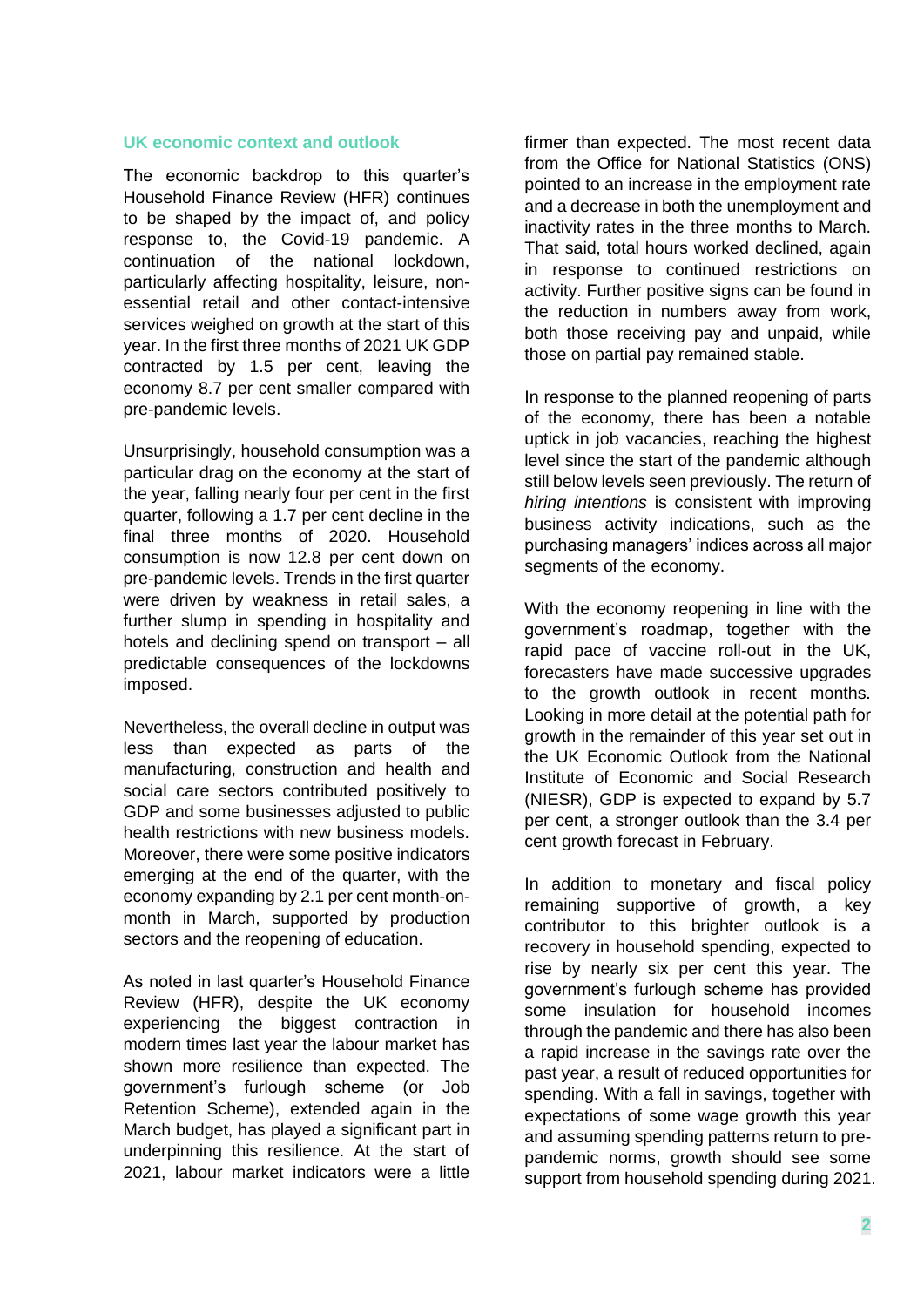The latest retail sales data for April from the ONS indicate that consumers are getting back to normal with the reopening of non-essential retail. Particularly strong growth in sales volumes were seen in clothing and other specialist stores.

It is equally important to note that the pandemic has impacted unequally across households in different income brackets. While many households have experienced limited financial detriment from the pandemic, others have been less fortunate, and are likely to experience further stress in the coming quarters.

The NIESR continues to expect further increases in unemployment over the course of this year. The unemployment rate is forecast to peak at 6.5 per cent at the start of next year, which assumes around 450,000 of those on furlough will not be taken back on when it ends later this year. Caution around optimism related to short-term labour market trends is warranted as businesses may wait until lockdowns end and the various job retention schemes close before being able to better assess future plans.

While the improving growth outlook is to be welcomed, the UK is making up lost ground rather than paving the way for an economic boom. Risks to the outlook are also balanced. There are potential upsides if the unlocking of the economy remains on track and accumulated savings are spent more quickly than forecast. Continued concerns about new Covid-19 variants means that the next stage of unlocking is not yet certain which could lead to a more cautious approach to spending and investment by households and businesses.

## **Housing market resurgence: reasons to be cheerful?**

After a year of seismic disruptions – to social interactions, the physical and economic health of the nation and to the operation of the housing market – some signs of optimism in the first quarter pave the way for a brighter outlook in 2021.

Throughout the pandemic the continuing government and industry support programmes have minimised negative impacts on existing mortgage borrowers, while the Stamp Duty Land Tax (SDLT) holiday helped boost demand amongst those with the means to transact.

The collapse in house purchase volumes in Q2 last year was inevitable, given the closure of the housing market for most of that quarter. However, the strength of the subsequent bounce back has surpassed expectations in terms of both its magnitude and longevity.

With the stamp duty holiday originally set to end on 31 March 2021, the industry had anticipated a surge of activity in the months leading up to this date. The strength of demand since the reopening of UK housing markets last summer, further fuelled by the temporary tax break, presented a potential test of the industry's resources.

Recognising this, many advisers, anticipating a potential bottleneck towards the end date, counselled prospective borrowers to submit mortgage applications early to maximise the chances of completion before that date.

These factors led to an unprecedented flood of applications beginning at the start of Q3 2020 and accelerating rapidly. This then fed through to commensurate growth in loan completions, which had returned to annual growth by the end of Q3 2020, and then accelerated through to the end of Q1 2021 (*Chart 1).*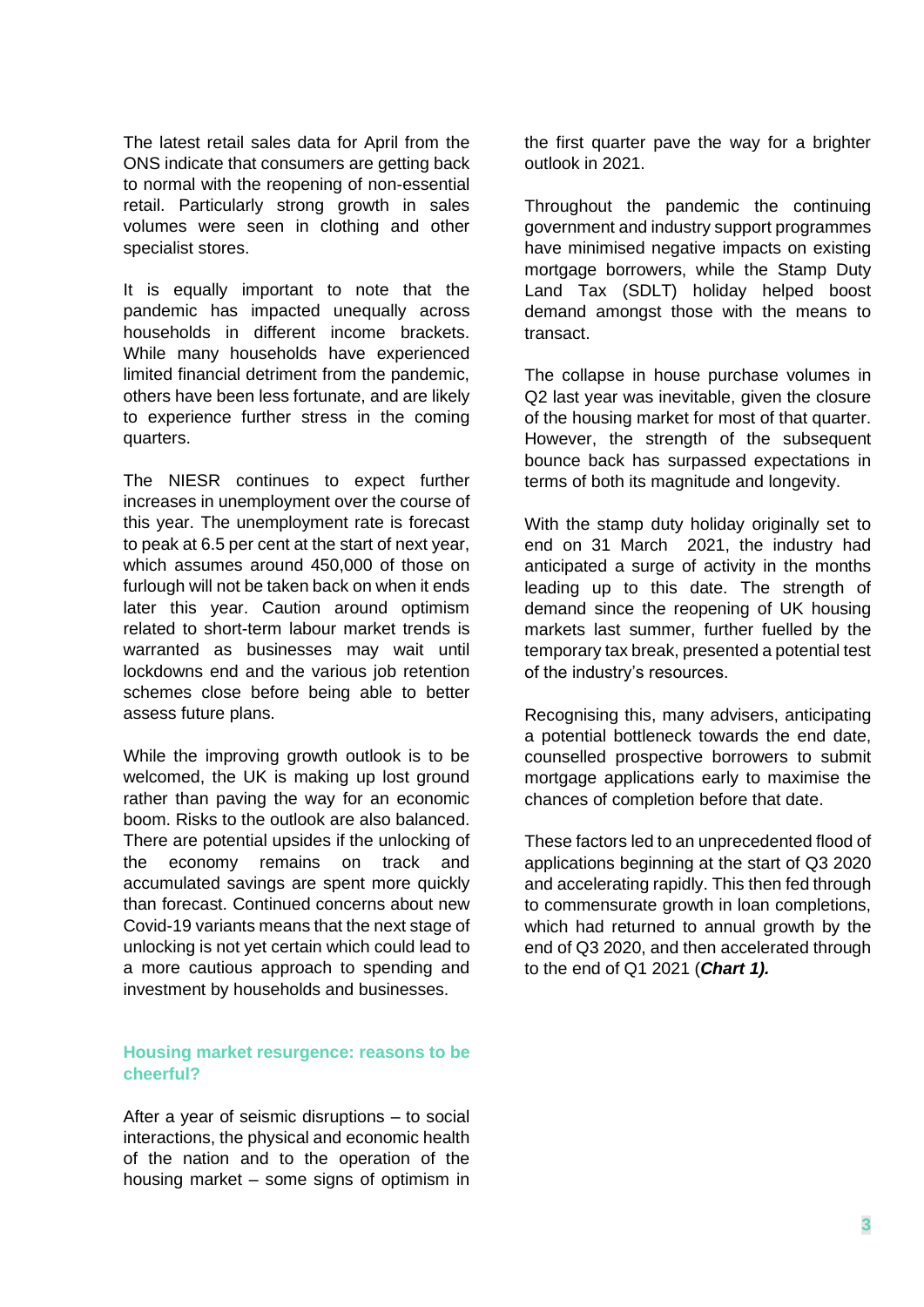

Recognising the potential for a logjam towards the end of Q1 2021 mortgage lenders responded and, since late 2020, put significant additional resource into processing these increased volumes by the original 31 March 2021 end date.

The flow of applications moderated through Q4 2020, in part due to the increased social restrictions as the Covid-19 infection rate rose again. However, in Q1 2021 – despite the second national lockdown – consumer confidence was buoyed by the early successes of the vaccination programme and the prospective (albeit gradual) easing of social restrictions.

This confidence, together with the announced extension of the end date for the stamp duty holiday, led to a second wave of demand, shown in applications numbers in late Q1. This second wave came even as completions – those from applications submitted early so as to beat the original deadline – were already showing high double-digit annual percentage growth.

#### **Homemovers emerge from the shadows**

As *Chart 1* shows clearly, the strength in the housing market since last summer has been seen for all buyers, but most significantly amongst homemovers.

This revival in homemover activity follows a long period of muted transaction volumes dating back to the late 2000s. Since then, first time buyer (FTB) numbers – boosted by a

range of successive government initiatives designed to stimulate demand – had recovered to 2007 purchase levels by 2018. However, in that downturn homemover numbers fell to around half the level seen in the years immediately preceding and have remained around those levels ever since.

The help for new buyers over the past decade or so is both welcome and important, with FTBs providing important liquidity at the entry level of the market, thus helping chains to form. However, the absence of such targeted support for existing owners, together with some of the support for FTBs focused specifically in the new build sector (and therefore not part of a larger housing chain), has seen a shift in market dynamics such that fewer existing owners have been able to move up the housing ladder than previously.

A peculiar consequence of the pandemic has been this rebalancing of the market, in a way that market intervention has not previously achieved. One of the reasons is that the marginal benefit of the current stamp duty holiday accrues mostly to homemovers and landlords, because the majority of FTBs across most of the UK were already exempt, through the FTB-specific holiday which had been in place since 2017.

However, another, more fundamental, driver of the strength in homemover activity can be seen in the regional picture (*Chart 2*).





*Source: UK Finance*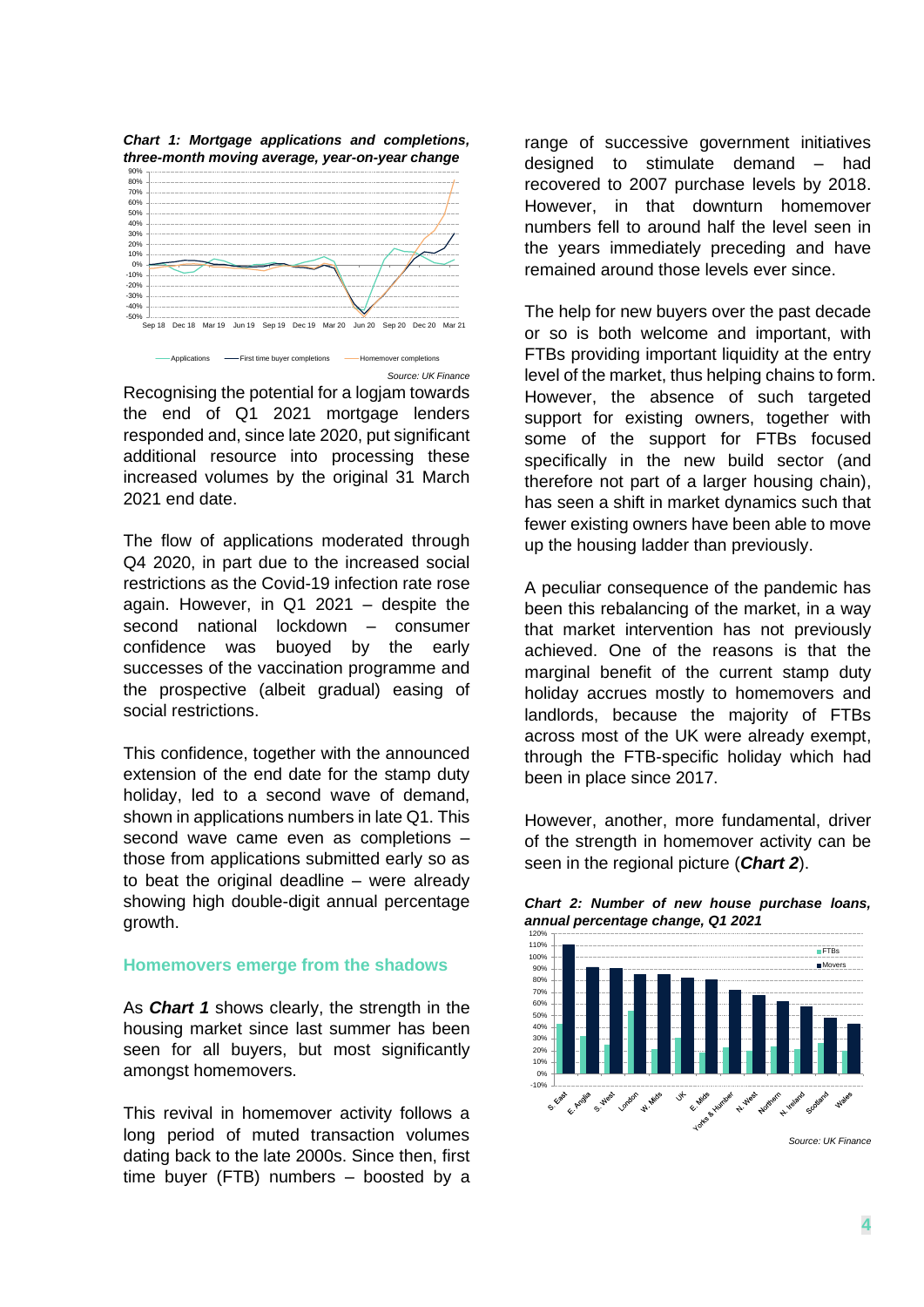Although each region of the UK saw strong double-digit annual growth in FTB numbers in Q1, homemover growth vastly outpaced this in every region. While exceptionally strong everywhere, the strongest growth rates were in the south east, where volumes rose 110 per cent compared with a year ago, and the other southern regions of England.

To unpick this further, we need to look at the role of existing equity and house prices. *Chart 3* shows the amounts of equity held by current mortgage borrowers, based on their current property value and remaining mortgage balance.

*Chart 3: Equity stakes of residential mortgage borrowers, December 2020.*



Overall, UK borrowers' equity positions (as a proportion of the current property value) are strong. Following around nine years of uninterrupted price growth, half of all mortgaged homeowners have at least 50 per cent equity in their home, and a further third have between 25 and 50 per cent.

There is substantial regional variation; this is particularly important in the current environment and a key contributor to the strength in homemover activity. Equity stakes are strongest in London and the southern regions, where up to 60 per cent of borrowers own at least half of their home's equity outright.

This translates to sizeable amounts of housing wealth: nationally, one in five borrowers have more than £250,000 of equity, approximately

the average house price in the UK (according to HM Land Registry data).

In the south east, with both higher proportional equity stakes and property values, this rises to more than half of borrowers. In London, one in five borrowers have more than half a million pounds of free equity in their property, more than enough to buy an average priced property in every other region of the UK.

In normal times, the greater amount of equity in these southern regions is no more or less "useful" than in areas with lower prices, as most people move within their own broad region. However, the pandemic, bringing with it increased homeworking as well as significantly increasing the importance of both outside and inside space, is changing this dynamic.

It has always been the case that many homeowners in London, unable to afford larger property locally to accommodate an expanding household, move to the outer suburbs and the commuter belt where space is more affordable. The difference this time is the magnitude.

As we observed above, homemover numbers had been running at around half of their typical levels in 2005-2007 ever since the Global Financial Crisis (GFC). However, in Q1 2021 activity leaped by 82 per cent compared to Q1 2020, bringing volumes to a level not seen since 2007.

The pattern of transactions – exceptionally strong in London but even stronger in the regions surrounding, including those not previously thought of as commuter belt – suggests a mini-exodus, albeit one which has been accentuated by the original stamp duty holiday end date in March. Increased numbers of homemovers are moving out, not only of their immediate locality but to regions further afield than would have been the case in previous years.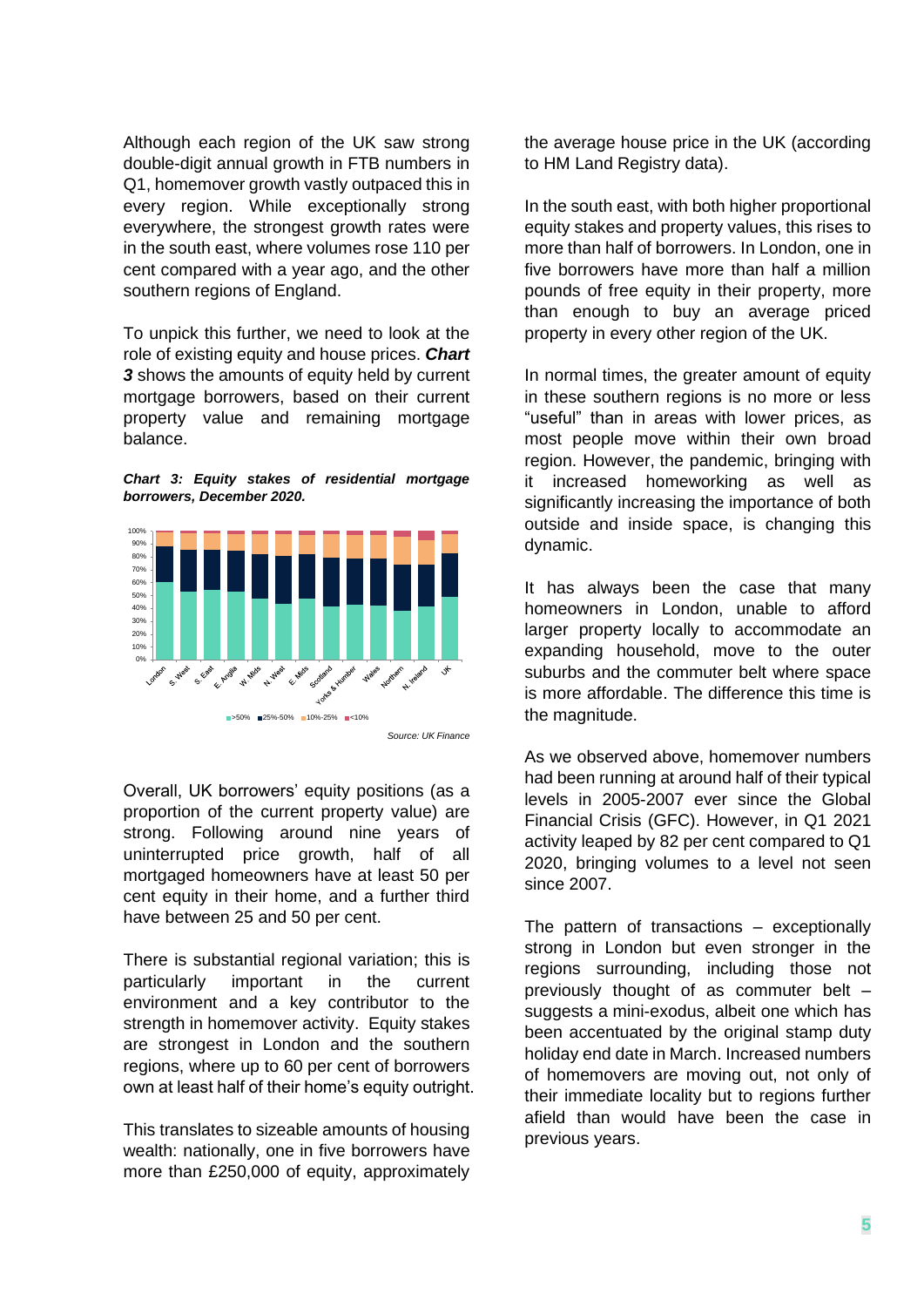Data from HM Land Registry suggests at least some are cashing in their equity and buying outright, as the latest figures (to December 2020) indicate significant increases in the proportion buying without a mortgage in every region of the UK. Our own data show many more are using their equity plus mortgage borrowing to achieve space, location and other desirable attributes in a new area.

The pandemic has brought with it a need for space during lockdowns. However, the strength of this housing market response, coupled with a steady trickle of newsfeeds as to employers adapting their homeworking policies for the long term (and, more recently, greater flexibility around part-time rail season tickets), points to at least the potential for a more fundamental shift in the patterns of homebuying.

While London and other cities will always remain important commercial centres, the ability of many to work from home in perpetuity, whether for all or part of each working week, has allowed more UK households to reevaluate not only what they most need from their home but where that home is located.

It remains to be seen whether this is a temporary shift which will revert, once the pandemic and its aftershocks have subsided, to the pre-existing preference for London and other large cities.

However, should it prove more permanent and pervasive, this has the potential to lead to other economic phenomena including some rebalancing of property prices more evenly across the country, as well as revitalisation of local high streets and wider economies.

## **Buy-to-let activity matches homemovers**

At the same time as this unprecedented surge in homemover numbers, the buy-to-let (BTL) sector has also seen significant growth, with mortgages for BTL house purchase increasing by 59 per cent in Q1 2021, compared to a year

## previously.

The stamp duty holiday has been a significant demand stimulus in the BTL sector, where new purchases attract a three per cent second-home stamp duty surcharge on top of the prevailing rate for residential homebuyers.

However, the surge in purchase activity followed a broadly similar regional pattern as for homemovers, with London and the other southern regions showing the strongest growth. This is likely to reflect landlords responding to increased demand from households seeking to move for the same reasons as detailed above for homemovers, but who at this stage are looking to rent properties rather than buy.

Looking ahead, demand from both homemovers and BTL landlords is likely to start to moderate as the stamp duty holiday comes to a staged conclusion through to the end of Q3. Beyond this point, the outlook is less clear. To the extent that the societal changes to where people want to live persist, the regional demand patterns we have seen recently may continue.

# **Internal product transfers saw a New Year lockdown boom**

Refinancing saw a large spike in January 2021. This is fairly typical behaviour; remortgaging sees a boost as each year begins and consumers put their finances in order after the festive season.

This January, the spike came almost entirely from Product Transfers (PTs). Nearly 150,000 PTs were completed in January 2021, 27 per cent up on a year previously and the highest monthly number on record (*Chart 4*).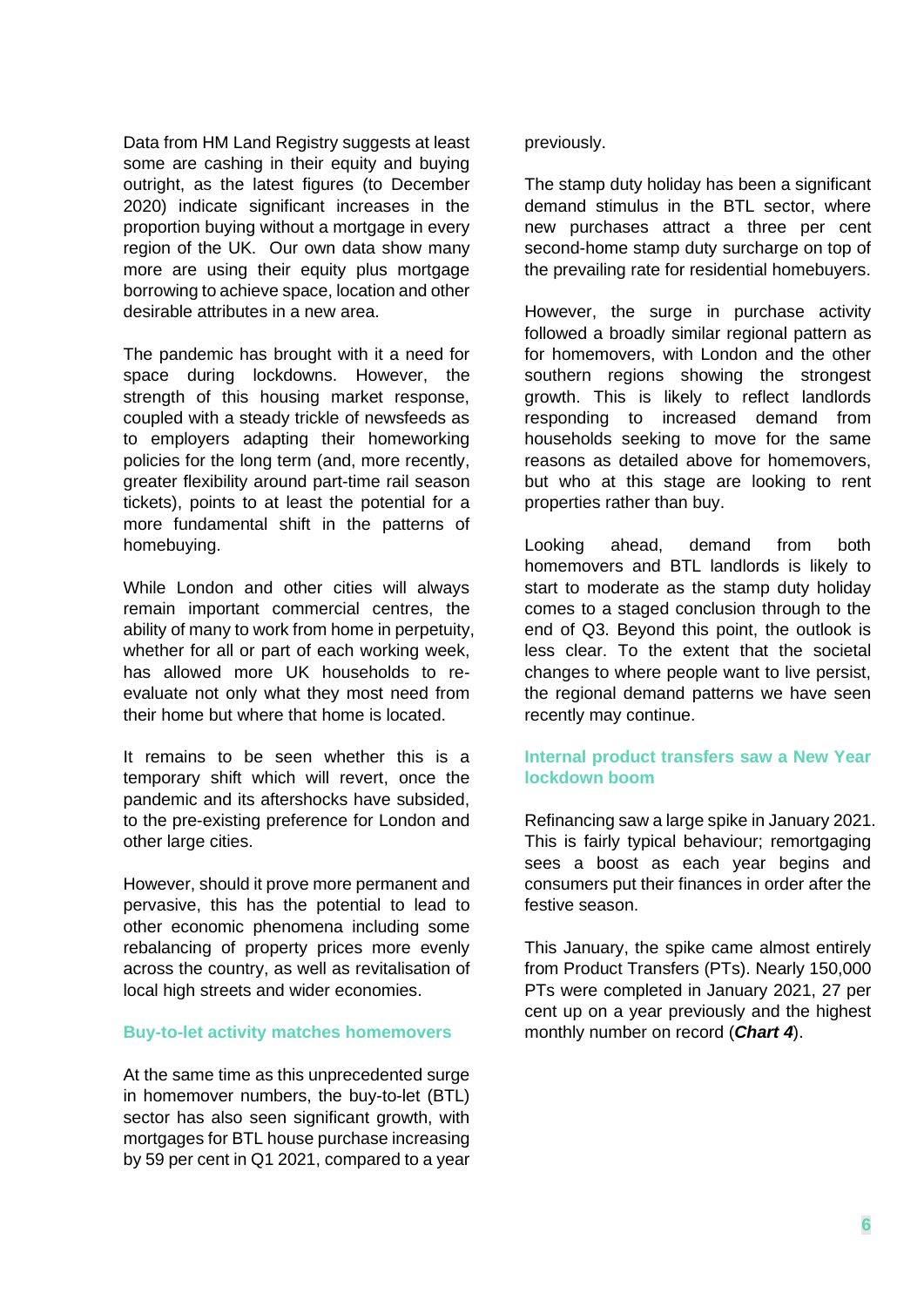

*Chart 4: Number of residential remortgages and internal product transfers*

This is likely due to the second lockdown that was in place; for the first time this January's normal refinancing surge took place under conditions that hindered access to mortgage advisers and further heightened the attraction of PTs, which can be transacted without advice and via remote channels, including online.

In fact, the increase in January was seen almost entirely for execution-only, online transactions. Although there remains a thriving external remortgage market, the ease with which PTs can be carried out when unable to physically visit an adviser, as well as the industry agreement to allow customers on a payment deferral to take out a PT, has helped 1.1 million customers manage the cost of their housing finance through the pandemic.

In addition to the January surge in simple refinancing, Q1 saw a continuation of another remortgaging trend which we observed in our Q4 2020 Review. Although the strength in refinancing numbers has been concentrated in the internal PT sector, the external remortgage market remains robust. Within this market, the proportion of remortgages where extra money is taken out has seen a steady increase through the past 12 months, reaching 57 per cent of all internal remortgages by March (*Chart 5*).

*Chart 5: Number of residential remortgages by type of remortgage*



This trend has been fairly steady, if unspectacular compared with the surge in purchase activity. What is more noteworthy is the amounts withdrawn, which have increased very significantly since mid-2020 (*Chart 6*).



These increases have been more pronounced amongst those remortgages where the money is withdrawn for home improvements and, even more so where the equity is for "other reasons". Both contextual and anecdotal evidence suggest one of the most common "other" reasons for withdrawing such a sizeable sum is to fund, either in part or in full, further property purchases. This could be for BTL, second homes or gifted deposits for family members.

Although the shift to greater amounts withdrawn is seen in all regions, the absolute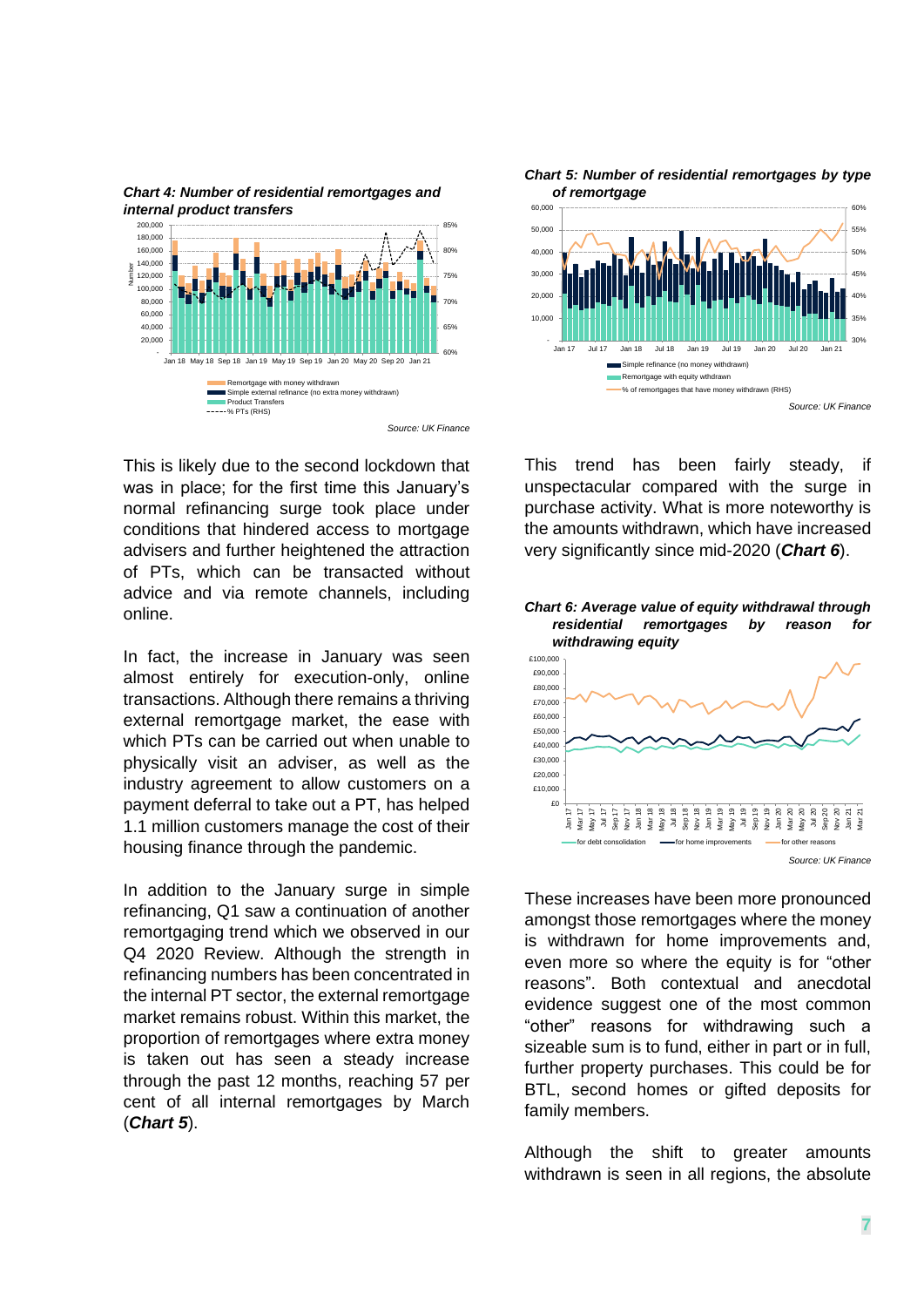amounts withdrawn – again linked to regional property values – are important. The amounts withdrawn in London rose more rapidly than in other geographies to £189,000 by March 2021 *on average*. This is enough to buy an average-priced property in any UK region outside the south of England, and a sizeable majority equity share in any of the southern English regions.

As with the current boom in homemover activity, a mixture of the stamp duty holiday and changing patterns of living and working are likely to have fuelled these trends, whether this is for owner-occupied, holiday or rental property.

There will ultimately be a limit on the extent to which those more property-rich homeowners are able to leverage their existing property assets to expand further afield. We can see further ways in which existing borrowers appear to be accessing accumulated equity to help respond to the challenges and opportunities presented by the ongoing situation.

#### **Covid-19 related payment deferrals**

On 31 March 2021, just over a year after it began, the Covid-19 payment deferral (PD) scheme closed to new applications. Given the country was still in lockdown throughout the first quarter, and well over four million employees were still on furlough, we might have expected some increase in applications as the scheme drew to a close.

In fact, there was no material uptick in applications, and the small numbers received were more than offset by the volumes coming to an end. As such, we saw the total numbers of PDs in force continue to decline, albeit gradually, to just under 80,000 by the end of March (*Chart 7*).



With the scheme now closed, we will see the numbers in force continue to ebb away through to the end of July 2021, when any final three-month deferrals put in place in March will conclude.

For customers exiting the scheme, we have seen a fairly consistent figure of eight in ten borrowers capitalising the deferred payments and returning to full payment.

In most of the remaining cases the borrower took a further payment deferral where this was available. Only a small number moved immediately on to tailored support or more established forbearance measures, the nature of which is designed to best suit the customer's particular circumstances.

With the PD scheme now closed, both for extensions and new applications, the final path of customers exiting their arrangement depends hugely on the evolution of the labour market as the country emerges from lockdown – a process now well underway – and the furlough scheme is wound down.

We can reasonably expect most furloughed employees to be able to resume work, and at the same time any self-employed, who have been unable to do business in lockdown conditions, to resume trading. However, to the extent that some proportion will inevitably not be so fortunate, we are likely to see some increased volumes of customers in need of tailored support through Q2 2021 and beyond.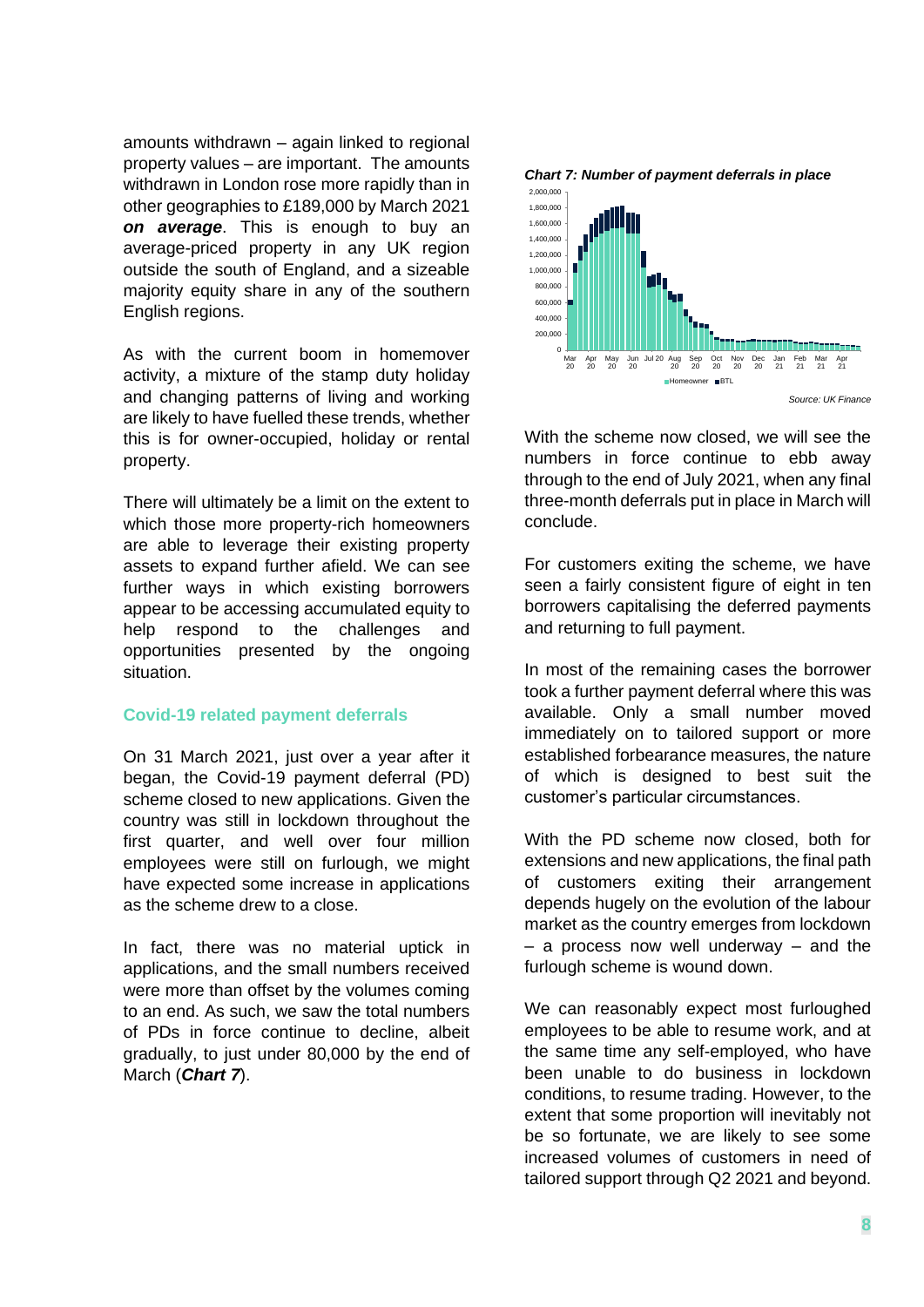While this tailored support will provide invaluable help for customers it is important to note that, in contrast to the PD scheme, arrears are reported while the customer is in receipt of BAU forbearance. While the PD scheme did not add to arrears numbers, customers in a reduced payment arrangement will have arrears accruing, albeit at a slower rate than if making no payment at all.

#### **Support schemes keep arrears at bay, despite second lockdown**

Since the country first went into lockdown in March 2020 we have seen continual, but modest, increases in overall arrears numbers. In Q1 2021 this continued, with an increase of just 360 arrears cases to 83,600 (*Chart 8*)

*Chart 8: 1st charge homeowner and buy-to-let mortgages in arrears<sup>1</sup>*



*Notes: 1. Arrears measured as those representing more than 2.5 per cent of outstanding mortgage balance*

Within the total, however, there are some important trends. Early arrears – those where the shortfall represents 2.5 and five per cent of the balance outstanding – have fallen as some customers have been able use the time on a PD to pay down modest arrears and return the account to performing status.

However, at the other end of the spectrum those in the higher arrears bands, in particular cases representing more than ten per cent of the balance, increased by a slightly higher number than the reductions at the lighter end.

These heavier arrears take some time to accrue, particularly with the historically low interest rates that have been in place since the last market downturn in the late 2000s. These customers' payment issues may potentially have been exacerbated by the pandemic, but this was not the initial cause of their financial difficulty.

While these longer-term arrears cases are an ongoing concern, they are likely to be receiving BAU forbearance or be under active arrears management.

However, over the past few years very few customers have newly experienced arrears, either personally or potentially even secondhand from the experience of family or friends.

This is due in part to the more stringent underwriting requirements which have been part of Financial Conduct Authority (FCA) responsible lending rules since 2014. These rules ensure that all homeowner mortgages are affordable and have a buffer to ensure that they remain affordable in the event of a degree of adverse payment or income shock.

The evidence is that these rules appear to be working as intended and that this has continued through the pandemic. However, as the furlough and PD schemes end, some customers whose incomes are disrupted for a longer period will find themselves in this position, many for the first time.

For this reason, it is more important than ever that borrowers who find themselves in financial difficulty speak to their lender, as the industry stands ready to help its customers.

# **Many BTL landlords able to absorb increases in rental arrears**

Although we have seen only modest rises in total arrears numbers, the picture is different when we look across sectors: homeowner arrears have increased only modestly, with those increases concentrated in the heavier bands. In the BTL sector, however, increases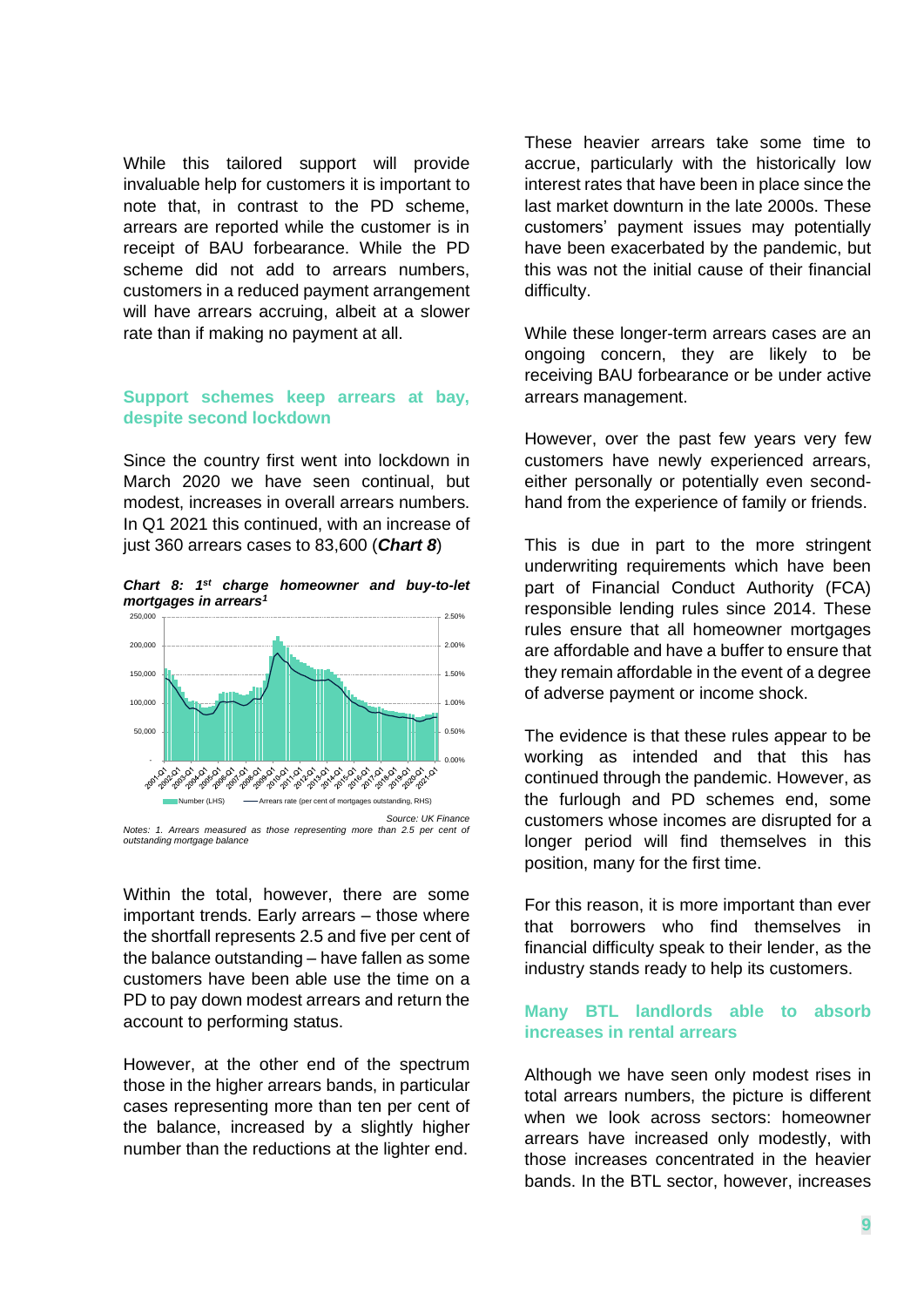have been seen across all bands, and by a greater degree.

In total there were 5,970 BTL mortgages in arrears in Q1 2021, eight per cent up on Q4 2020. Although this is a larger percentage increase than in the homeowner sector, it is important to bear in mind that the increase is from a very low base and, therefore, small in absolute size; in total, the cumulative increase in BTL arrears cases since March 2020 translates to only 1,550 landlord mortgages.

As with most trends over the past year, the disproportionate growth in BTL arrears appears linked to the pandemic. The labour market impacts, while widespread, have disproportionately impacted on young people and lower-paid workers, two groups who are significantly more likely to be renters than homeowners.

Growth in BTL arrears looks to be concentrated amongst landlords with small portfolios – one or two properties. Those with larger portfolios have been able to defray the lost income from tenants who have suffered through the pandemic and are unable to make their rental payments.

Although there are considerably more smallportfolio landlords (by number) than largerscale ones, the majority of the BTL mortgage stock is held by the larger ones (a mathematical result of those larger portfolio sizes). Therefore, if this pattern continues, increases in BTL arrears are likely to be limited. However, the industry will continue to monitor the sector for any changes and respond to developments as accordingly.

Looking ahead, despite well-founded optimism arising from the success of the vaccination programme and easing of lockdown, we do nonetheless expect arrears cases to rise, both in the homeowner and residential sectors, once income and payment support schemes come to a close.

As before, the industry stands ready to help with tailored support that best suits each customer's circumstances and help them get back on track. Our message remains clear: customers experiencing financial difficulty should talk to their lender at an early stage – they are ready to help.

# **Possessions activity remained minimal in Q1, but gradual increases now expected**

The moratorium on involuntary possessions ended in November. However, a temporary ban on bailiff enforcements, supported by a voluntary industry agreement not to enforce possessions during mid-winter, meant that both Q4 2020 and Q1 2021 saw only minimal possession activity.

There were just 360 possessions in Q1, again confined to only those which have taken place at the customer's request or of vacant properties (*Chart 9*).





As of 31 May 2021, the ban on bailiff enforcement of evictions also ended in England (and is expected to end on 30 June 2021 in Wales), and normal possession activity can resume. Given the length of the moratorium there is now a material backlog of possession cases that, under normal conditions, would have taken place.

These cases, which we estimate to number around 5,000-6,000, need to take place in the customers' best interests, to prevent further accumulation of debt and any erosion of remaining equity. However, we do not anticipate a flood of activity in Q2 2021, rather a more measured increase each month as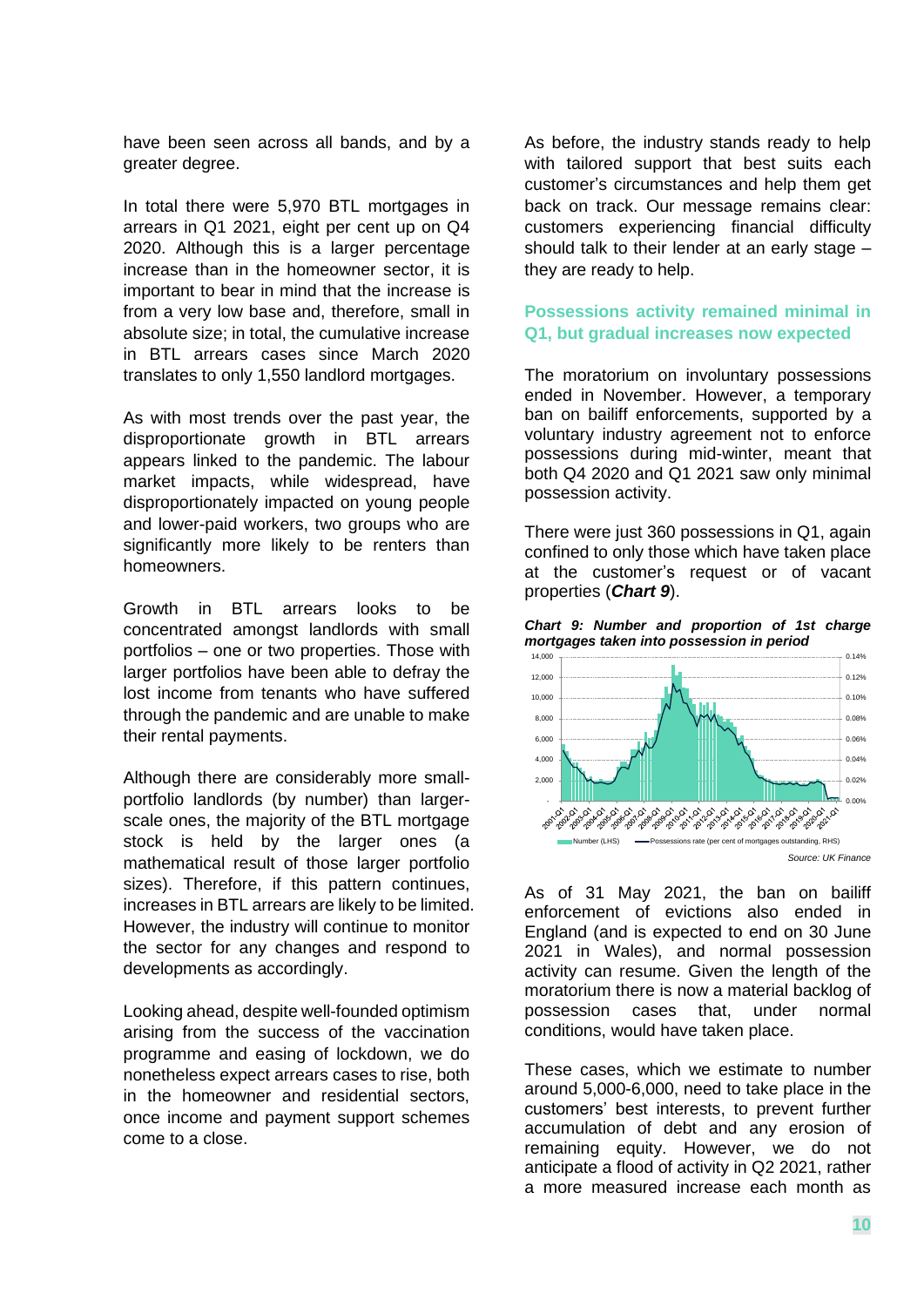both courts and lenders deal with this backlog in a manageable and sensitive fashion.

Looking beyond Q1, the ban on rental evictions ended on 31 May. However, the courts will deal with these cases in a similarly sensitive fashion and the additional protections which apply to residential homeowners also apply to BTL landlords with respect to their tenants.

Because the PD scheme has greatly mitigated increases in arrears, we do not expect to see any material increase in "new" possession activity (that is, cases arising from Covid-19 related payment issues), until the end of this year at the earliest. Lenders will work with customers in arrears and explore all other viable options to get back on track. Possession, as always, remains the last resort once all other options have been explored.

## **Unsecured Borrowing – Credit Cards**

Credit card borrowing accounts for around half of all unsecured credit provided by banks and building societies. As reported in our previous review, lockdown restrictions at the start of the pandemic in Q2 2020 saw spending on credit cards contract by 25 per cent compared with the previous year as spending dropped in sectors such as hospitality, entertainment and travel. This then started to recover during Q3 as lockdowns began to be lifted and more sectors of the economy opened up over the summer, with this recovery slowing during Q4 as parts of the country saw subsequent lockdowns.

At the start of Q1 2021, further national lockdowns as well as lower seasonal spend post the Christmas period saw total spending in the quarter decline by 17 per cent from the previous quarter, and fall by 24 per cent compared with Q1 2020, with decreases concentrated in the same lockdown-sensitive sectors.

Borrowing did increase at the end of the quarter, reaching £14.2 billion. This compares

with a total of £10.7 billion at the start of the quarter in January 2021 and £8.7 billion at the peak of the first lockdown in April 2020 (*Chart 10*). This may be a reflection of consumers starting to become more confident of their future economic outlook following the rollout of the vaccine program and the announcement of a timetable for gradual easing of restrictions.





While still at low levels, credit card spending during the lockdown in Q1 2021 is 17 per cent higher when compared to that seen during the first lockdown in Q2 2020. This suggests this lockdown has not had as severe an effect as the initial one in April 2020.

*Chart 11* illustrates the changes in borrowing on cards – with the initial drop in April 2020 mirroring the fall in spending, and also the proportion of interest-bearing credit cards. Over the past decade, the proportion of card balances bearing interest has reduced to 54.6 per cent (down from 66.1 per cent in December 2011) as more credit card customers pay off balances in full when they receive their monthly statements.

At the start of quarter there was a small increase in the percentage of credit cards bearing interest, likely due to the effect of spending over the Christmas period at the end of the previous quarter, however this metric has now fallen and sits at 54.6 per cent as at the end of March. Since the start of the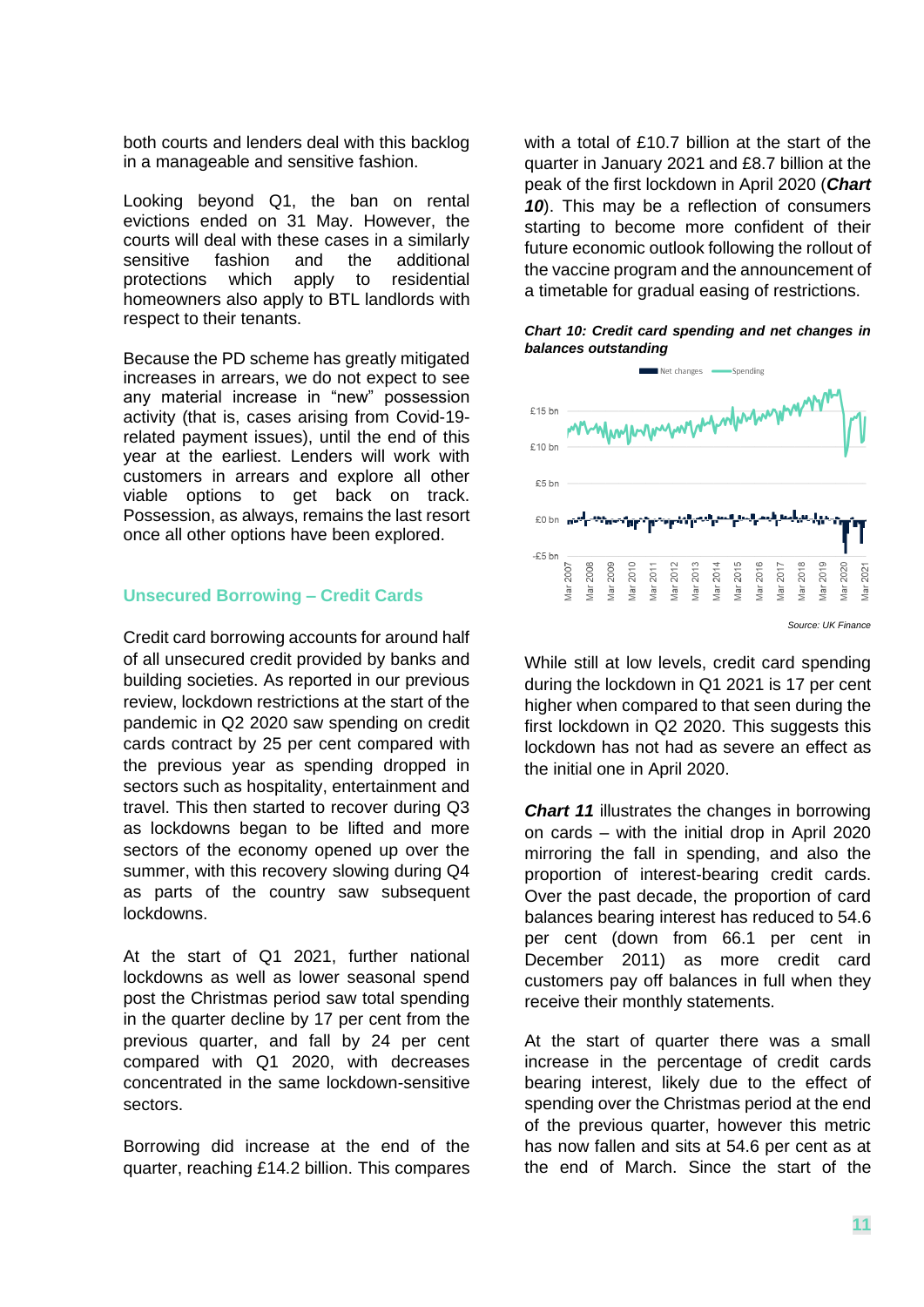pandemic the borrowing growth rate has continued to fall and now sits at negative 18 per cent. This decline indicates that consumer repayments are continuing to outstrip new lending, with many customers opting, because they had significantly reduced outgoings, to pay down debt in the current environment.

*Chart 11: Annual growth in card borrowing and proportion of balances bearing interest*



As highlighted in the previous review the credit card Payment Deferral (PD) scheme ended on 31 March 2021, with a long stop date of 31 July. Since the start of the scheme, over 1.18 million credit card PDs have been granted. Similar to the trend seen in mortgage PDs, the number currently in place has fallen since last summer.

## **Unsecured borrowing – Overdrafts**

Borrowing through personal current account overdrafts with banks and building societies fluctuated around a peak level of around £10 billion between late 2005 and 2009. Since then, the level of overdraft borrowing gradually decreased to just over £6 billion by the end of 2015 and remained at similar levels until early 2020 (*Chart 12*).

However, in Q2 2020 overdraft borrowing fell sharply to £5.2 billion, and is now slightly below this level at £5.0 billion at the end of Q1 2021. The initial fall in overdraft borrowing in Q2 can be attributed to some customers

flexing their household budgets in the face of an uncertain Covid-19-dominated backdrop, to repay borrowing in conjunction with the lower spending we have observed.





Some customers are likely to have had lower expenses during periods of lockdown, including reduced travel costs, as well as less opportunity to spend on non-essential retail or social events. This may have resulted in some opting to use these additional savings to pay off any outstanding debts. As expenses have declined, customers may also have looked to put these savings into easy access accounts, evidenced by increases in deposits since the start of the pandemic. While other forms of borrowing such as credit cards have slowly increased from their initial drop at the start of the pandemic, overdrafts have remained relatively stable since the initial drop in April 2020. This suggests that overdraft borrowing is often seen as a final option when compared with that on credit cards and loans.

As mentioned in the previous review, in addition to credit card payment deferrals, many organisations provided customers with personal current account fee-free, interestfree overdraft buffers up to £500. Just over 27 million personal current account holders had this borrowing relief applied to their account in 2020.

## **Unsecured borrowing – Personal Loans**

After falling in Q4 2020, the total amount of new personal loans increased by 21 per cent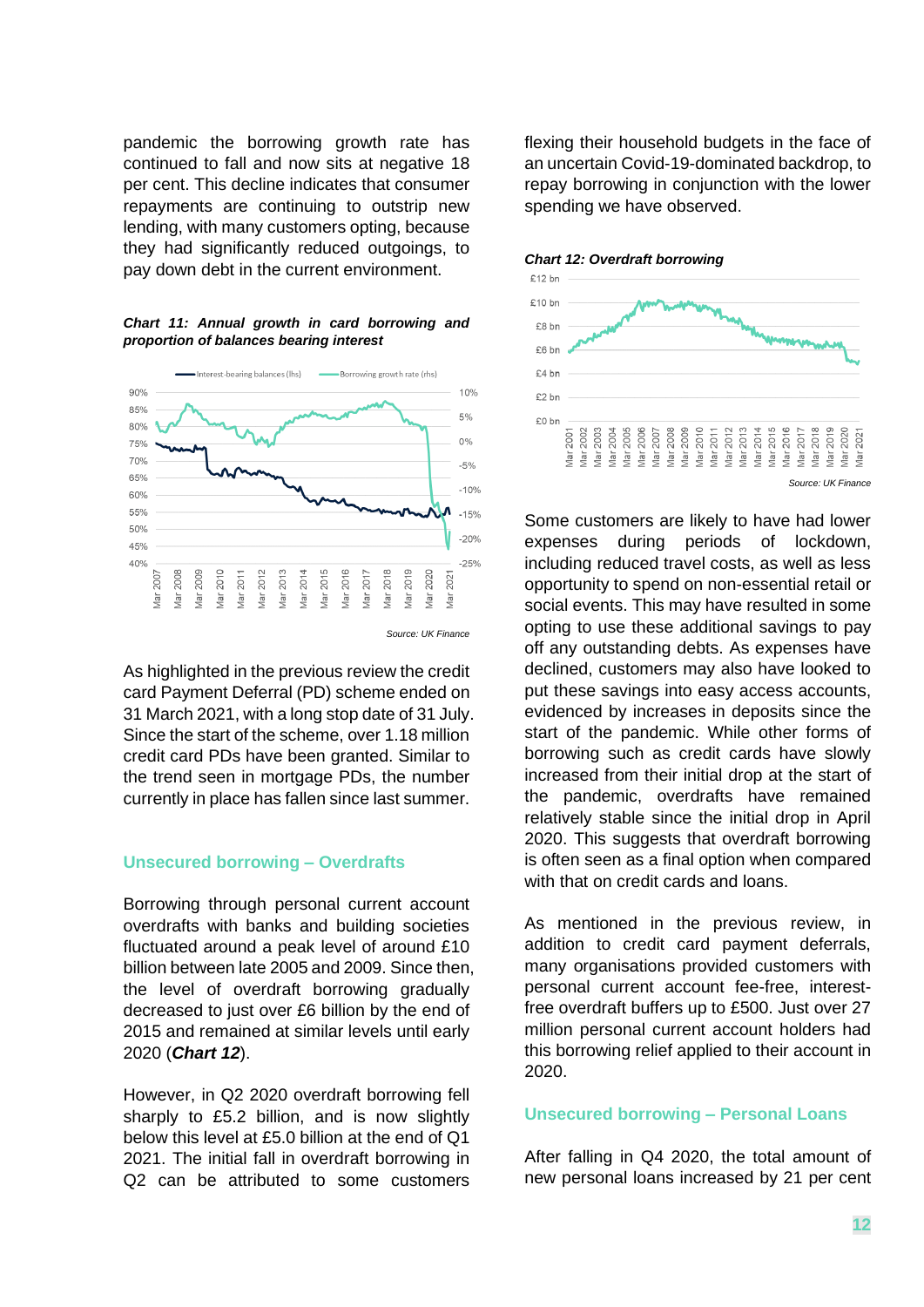in the first quarter of 2021 (*Chart 13)*. This rise was largely due to an increase in loans taken out at the back end of the quarter in March. This is likely due to consumers starting to become slightly more confident about the economic environment as both the vaccine rollout gathered pace, and a timetable for lifting restrictions was put in place.

*Chart 13: Amounts of new personal loans from banks*



As with credit card borrowing, new applications and extensions to current Covid-19 payment deferrals for personal loans ran until the end of March 2021 with a long stop date for deferrals of 31 July 2021. Since the start of the scheme, 828,000 personal loan PDs have been granted but, again, the number in place has dropped away significantly since peaking in the summer.

While this is likely to translate into an increase in amounts outstanding in mid-2021, it will take some time to see how the various payment deferrals on mortgages and unsecured lending interact at the individual customer level. It will also be important to understand how customers have chosen to use the flexibility of these support measures to manage their personal finances through the current crisis.

## **Deposits**

Recent years' data have signalled a build-up of savings by households. However, these savings have largely been held in easy access accounts, with the low interest-rate

environment (both current and expected future rates) dampening demand for term products as there is less incentive to put money into these accounts when easy access accounts have similar rates.

**Chart 14** shows that over the first quarter of this year deposits continued to grow. During the pandemic many households have had their regular outgoings substantially lower because of Covid-19-related restrictions, but they have also looked with increased uncertainty at their future finances and employment prospects and postponed or forgone spending, resulting in a steep rise in savings of 16.3 per cent compared to the end of Q1 2020.





*Source: UK Finance*

In Q4 2020, as the economy showed signs of improvement the rise in deposits slowed, however this accelerated again in Q1 as lockdowns were once again put in place. This suggests that households remain cautious, which tallies with recent consumer confidence indices that indicate increased plans to save, and with economists' expectations of a growth in the savings rate during the pandemic.

Total deposits grew by six per cent over the quarter, with both access accounts and time deposits increasing by seven per cent and 1.7 per cent respectively. Households have chosen to prioritise the ease of access of savings in access accounts in uncertain times over the rates of returns held in fixed accounts such as ISAs, with the total amount of savings